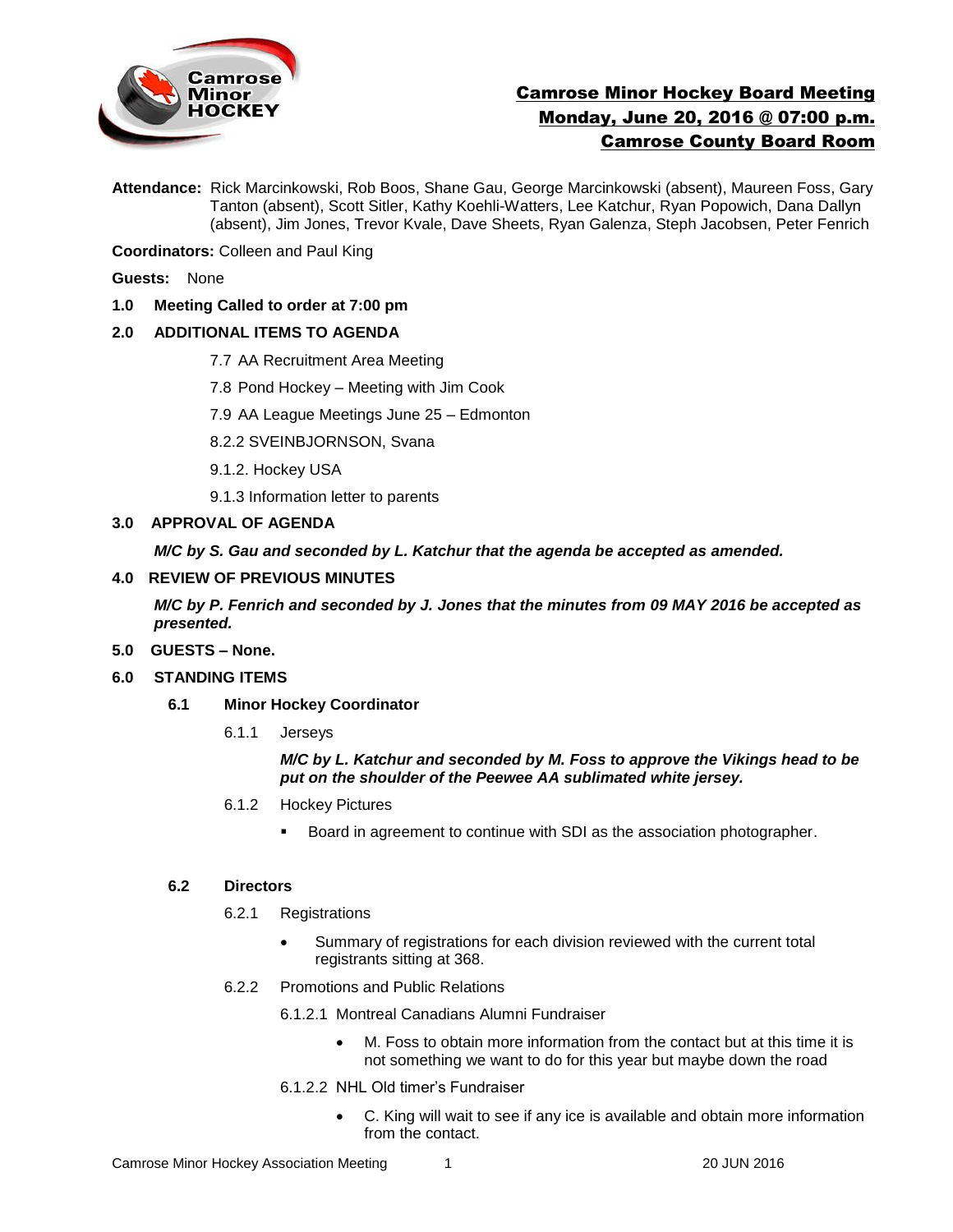- 6.1.2.3 Black and Blue Campaign
	- M. Foss to report to S. Dobos of the Education Day on October 22 when they could do a presentation to parents and players. Will need to work with K. Koehli-Watters to figure out a time etc.
	- Look at possible helmet stickers for the kids to put on their helmets
- 6.2.3 Sponsorship
	- C. King to provide a list of teams available for sponsorship and current team sponsors that are now up for renewal. Each sponsor needs to sign a one or three year agreement.
- 6.2.4 Evaluation / Tryouts
	- C. Kendall has accepted the position of Head Evaluator. T. Green and his crew ready to go and the Kodiaks and Vikings have offered their help for the evaluation process.
- 6.2.5 Equipment
	- Socks have been ordered and jerseys where needed.
- 6.2.6 Rep Team (AA and A Teams)

6.2.6.1 Midget AA Coach Ratification

## *M/C by R. Marcinkowski and seconded by D. Sheets to accept P. King as the Midget AA Coach*.

- 6.2.7 Non Rep Teams (B Teams and below)
	- No action required at this time until closer to start up dates.
- 6.2.8 Coach Mentorship
	- October 22 is to be set aside with all the leagues as a black out date for teams not to be scheduled a game.
	- Have obtained speakers to come out and talk about dryland, nutrition, sports psychology, bench management, etc.
	- This day will be for players, parents, coaches, and anyone else that wants to hear the clinics.
	- Further info will be forwarded to everyone once planning is finalized.
- 6.2.9 RIC
	- R. Boos has been contacted to help out with some camps that are taking place in Camrose July 1 – 3 and throughout the summer months.
- 6.2.10 Division Directors
	- Nothing to report at this time.

# **7.0 OLD BUSINESS**

# **7.1 Coaching Applications**

- Applications received and interviews to take place in the next two weeks for AA & A coaches. Ratifications to take place this fall.
- **7.2 Ref Mentorship** 
	- Nothing to report.

# **7.3 Kodiak Request – Promotions, Evaluations**

 Boris will bring out Kodiak players and he will run a practice with CMHA Teams to show the coaches a variety of drills to utilize with their respective teams. Looking at assigning players to teams also.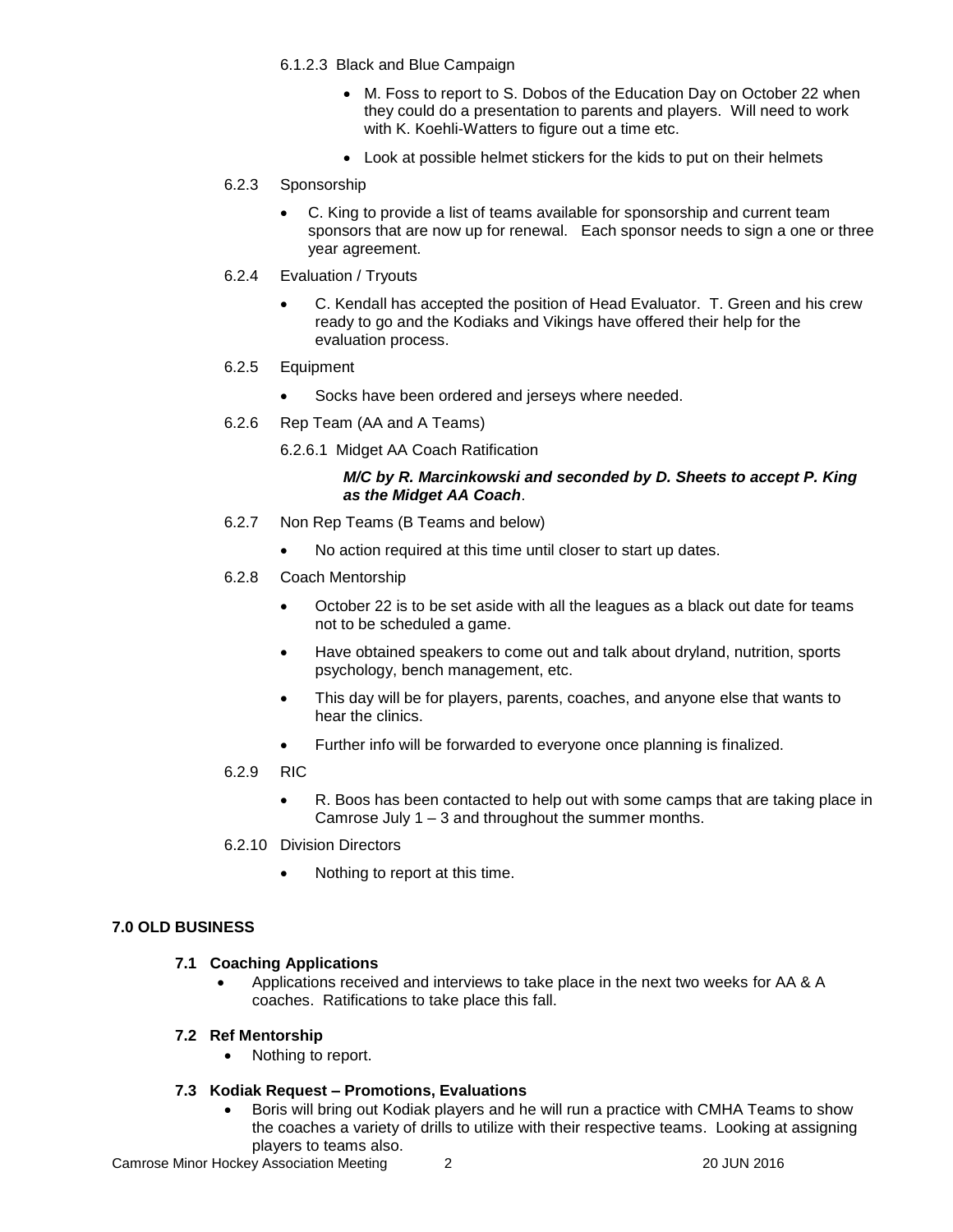- Kodiaks are OK with having teams put their prize table upstairs if the team has a tournament at the same time they have a game going on. J. Cook & the Kodiaks have been made aware of this.
- K. Koehli-Watters will ask B. Gusdal if he would like to do the same with the Augustana Viking Players of helping out on a team.

# **7.4 Midget Wildcats Provincial Update**

Deposit of \$7460 completed and a detailed report will be sent to C. King. (Completed).

#### **7.5 Hockey Alberta AGM Update**

Update provided by R. Marcinkowski, C. King and P. King.

#### **7.6 Follow – Up with Survey Results**

No further action required.

## **7.7 AA Recruitment Area Meeting**

Meeting hosted by CMHA on May 11<sup>th</sup>, 2016. Surrounding Associations part of recruitment area attended. Provided update on Wetaskiwin & Maskwacis joining our AA Recruitment Area. Info provided on coach application process & deadline to submit applications for AA Teams.

## **7.8 Pond Hockey Update**

 R. Marcinkowski and G. Marcinkowski met with J. Cook following the decision of The City to take away prime ice from hockey on Tuesdays from 4 to 6 p.m. on a Tuesday night. R. Marcinkowski will write a letter to the City Manager to make them aware that CMHA is not happy about the process and how it was done.

## **7.9 AA League Meetings – June 25**

R. Marcinkowski and the Coordinators will attend the meetings on Saturday, June 25.

#### **8.0 NEW BUSINESS**

#### **8.1 Request from Maskwacis to join out Novice league with Wetaskiwin**

 M/C by K. Koehli-Watters and seconded by S. Gau that CMHA decline the request to have Maskwacis join our Novice house league. R. Marcinkowski to follow up with the association contact.

# **8.2 Acceleration Requests**

8.2.1 Van Petten, Riley

*M/C by L. Katchur and seconded by M. Foss to deny the request of Riley Van Petten to move up from Initiation to Novice*.

8.2.2 BULLOCK, Devany

*M/C by K. Koehli-Watters and seconded by D. Sheets to allow Devany Bullock be moved up to Atom on the basis of numbers needed.* 

8.2.3 SVENBJORNSON, Svana

*M/C by R. Galenza and seconded by J. Jones that the request for Svana Svenbjornson to move up from Initiation to Novice be denied.* 

 Committee will monitor the numbers and the request completed for K. Sharkey be withdrawn and family to be notified by the Novice Director.

# 9.0 CORRESPONDENCE

- 9.1 Teammates Helping Fort McMurray
	- 5 year commitment of donating 100.00/year discussed and no further action taken